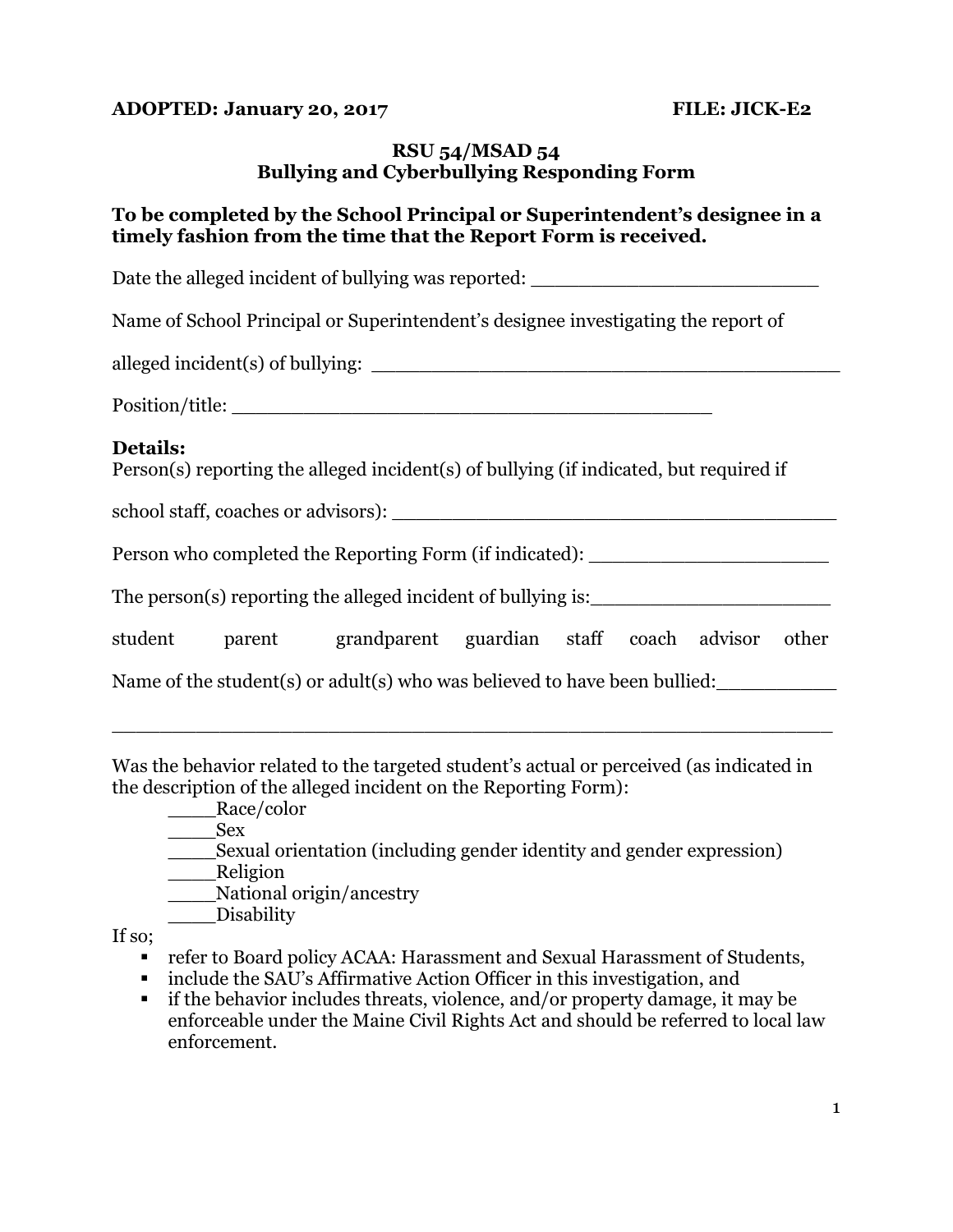Does the student have a 504 plan?  $\Box$  yes  $\Box$  no

Does the student have an IEP?  $\Box$  yes  $\Box$  no

*If yes to either above questions, please refer to student's 504 plan or IEP.*

Is the student in the referral process for either?  $\Box$  yes  $\Box$  no

If the student receives Special Education services, when was the Director of Special Education or 504 Coordinator made aware of this situation? date:

Name of the student(s) or adult(s) who is alleged to have bullied: \_\_\_\_\_\_\_\_\_\_\_\_\_\_\_

The reported alleged incident(s) occurred:

\_\_\_\_\_\_\_\_ on school grounds

\_\_\_\_\_ on the school bus

- \_\_\_\_\_ at a school sponsored activity
- through the use of technology at home  $\Box$  at school  $\Box$

 $\mathcal{L}_\mathcal{L} = \{ \mathcal{L}_\mathcal{L} = \{ \mathcal{L}_\mathcal{L} = \{ \mathcal{L}_\mathcal{L} = \{ \mathcal{L}_\mathcal{L} = \{ \mathcal{L}_\mathcal{L} = \{ \mathcal{L}_\mathcal{L} = \{ \mathcal{L}_\mathcal{L} = \{ \mathcal{L}_\mathcal{L} = \{ \mathcal{L}_\mathcal{L} = \{ \mathcal{L}_\mathcal{L} = \{ \mathcal{L}_\mathcal{L} = \{ \mathcal{L}_\mathcal{L} = \{ \mathcal{L}_\mathcal{L} = \{ \mathcal{L}_\mathcal{$ \_\_\_\_\_\_\_\_\_\_\_\_\_\_\_\_\_\_\_\_\_\_\_\_\_\_\_\_\_\_\_\_\_\_\_\_\_\_\_\_\_\_\_\_\_\_\_\_\_\_\_\_\_\_\_\_\_\_\_\_ \_\_\_\_\_\_\_\_\_\_\_\_\_\_\_\_\_\_\_\_\_\_\_\_\_\_\_\_\_\_\_\_\_\_\_\_\_\_\_\_\_\_\_\_\_\_\_\_\_\_\_\_\_\_\_\_\_\_\_\_ \_\_\_\_\_\_\_\_\_\_\_\_\_\_\_\_\_\_\_\_\_\_\_\_\_\_\_\_\_\_\_\_\_\_\_\_\_\_\_\_\_\_\_\_\_\_\_\_\_\_\_\_\_\_\_\_\_\_\_\_

\_\_\_\_\_\_\_\_\_\_\_\_\_\_\_\_\_\_\_\_\_\_\_\_\_\_\_\_\_\_\_\_\_\_\_\_\_\_\_\_\_\_\_\_\_\_\_\_\_\_\_\_\_\_\_\_\_\_\_\_  $\overline{\phantom{a}}$  ,  $\overline{\phantom{a}}$  ,  $\overline{\phantom{a}}$  ,  $\overline{\phantom{a}}$  ,  $\overline{\phantom{a}}$  ,  $\overline{\phantom{a}}$  ,  $\overline{\phantom{a}}$  ,  $\overline{\phantom{a}}$  ,  $\overline{\phantom{a}}$  ,  $\overline{\phantom{a}}$  ,  $\overline{\phantom{a}}$  ,  $\overline{\phantom{a}}$  ,  $\overline{\phantom{a}}$  ,  $\overline{\phantom{a}}$  ,  $\overline{\phantom{a}}$  ,  $\overline{\phantom{a}}$  $\overline{\phantom{a}}$  ,  $\overline{\phantom{a}}$  ,  $\overline{\phantom{a}}$  ,  $\overline{\phantom{a}}$  ,  $\overline{\phantom{a}}$  ,  $\overline{\phantom{a}}$  ,  $\overline{\phantom{a}}$  ,  $\overline{\phantom{a}}$  ,  $\overline{\phantom{a}}$  ,  $\overline{\phantom{a}}$  ,  $\overline{\phantom{a}}$  ,  $\overline{\phantom{a}}$  ,  $\overline{\phantom{a}}$  ,  $\overline{\phantom{a}}$  ,  $\overline{\phantom{a}}$  ,  $\overline{\phantom{a}}$ 

 $\frac{1}{\sqrt{1-\frac{1}{2}}}$  elsewhere – (be specific)  $\frac{1}{\sqrt{1-\frac{1}{2}}}$ 

Date(s): \_\_\_\_\_\_\_\_\_\_\_\_\_\_\_\_\_\_\_\_\_\_\_\_\_\_\_\_\_\_\_\_\_\_\_\_\_\_\_\_\_\_\_\_\_\_\_\_\_\_\_\_\_

Time(s)/time(s) of day: \_\_\_\_\_\_\_\_\_\_\_\_\_\_\_\_\_\_\_\_\_\_\_\_\_\_\_\_\_\_\_\_\_\_\_\_\_\_\_\_\_\_\_ Additional details known: \_\_\_\_\_\_\_\_\_\_\_\_\_\_\_\_\_\_\_\_\_\_\_\_\_\_\_\_\_\_\_\_\_\_\_\_\_\_\_\_\_\_

Have there been prior reports of alleged incidents of bullying or substantiated incident(s) of bullying involving the student(s) and/or adult(s)?  $\Box$  yes  $\Box$  no If yes, please include details and outcomes:

Evidence of allegation(s) of bullying provided to the school or in the school's possession used in this investigation:

\_\_\_\_\_\_\_\_\_\_\_\_\_\_\_\_\_\_\_\_\_\_\_\_\_\_\_\_\_\_\_\_\_\_\_\_\_\_\_\_\_\_\_\_\_\_\_\_\_\_\_\_\_\_\_\_\_\_\_\_ \_\_\_\_\_\_\_\_\_\_\_\_\_\_\_\_\_\_\_\_\_\_\_\_\_\_\_\_\_\_\_\_\_\_\_\_\_\_\_\_\_\_\_\_\_\_\_\_\_\_\_\_\_\_\_\_\_\_\_\_

\_\_\_\_school video cameras \_\_\_\_school bus camera \_\_\_\_cell phone video \_\_\_\_electronic photos \_\_\_\_printed photos email(s)

\_\_\_\_letters \_\_\_\_phone conversation notes written statements \_\_\_\_hospital reports \_\_\_\_\_police reports  $\overline{\text{other (specific)}}$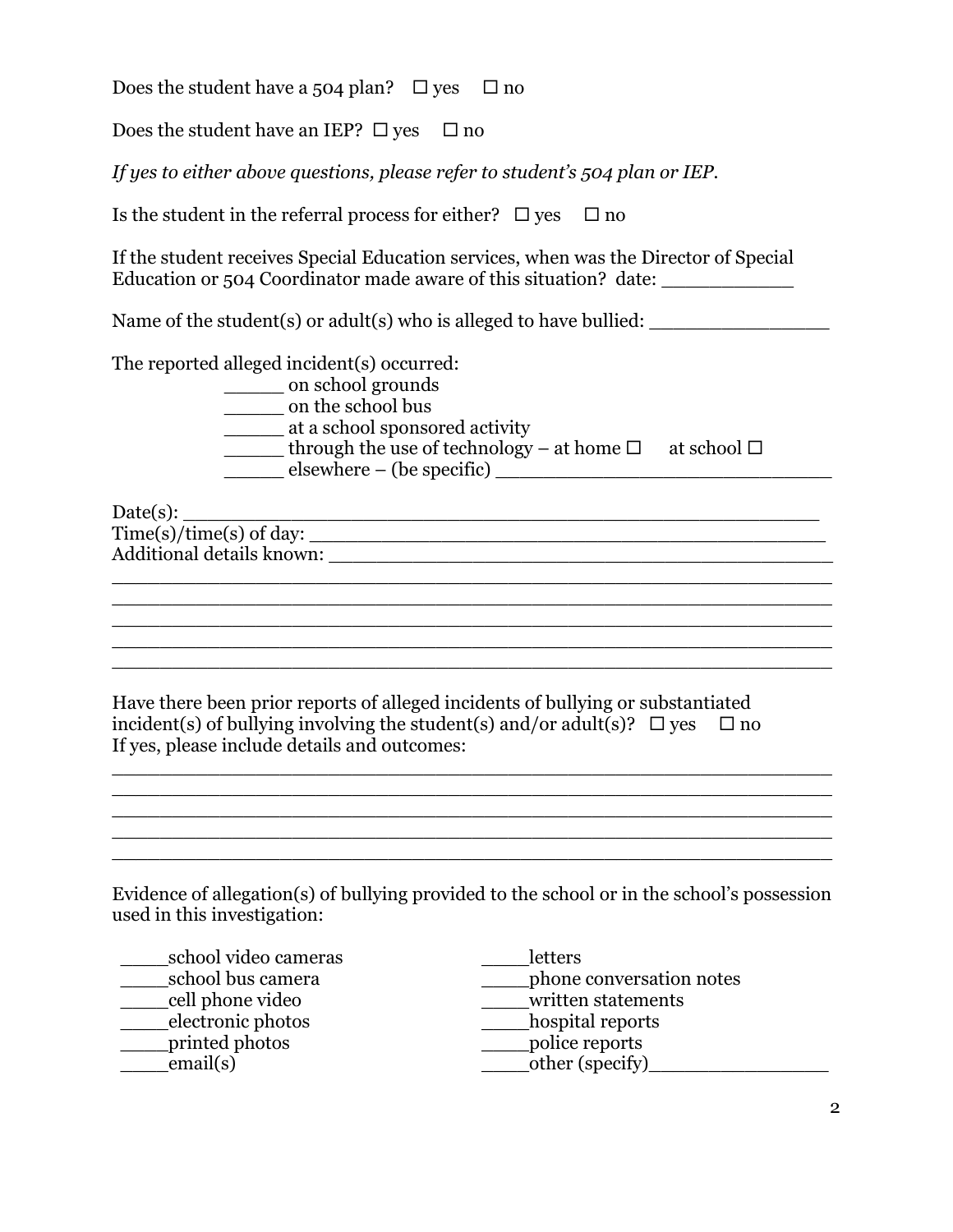# **Communication:**

| When did you contact the parent(s) or guardian(s) of the student(s) who was believed to<br>have been bullied?                                                                                                      |
|--------------------------------------------------------------------------------------------------------------------------------------------------------------------------------------------------------------------|
| Details of communication:                                                                                                                                                                                          |
|                                                                                                                                                                                                                    |
|                                                                                                                                                                                                                    |
|                                                                                                                                                                                                                    |
|                                                                                                                                                                                                                    |
| The School Principal or Superintendent's designee met with the student(s) who was<br>believed to have been bullied on: ______________                                                                              |
|                                                                                                                                                                                                                    |
|                                                                                                                                                                                                                    |
|                                                                                                                                                                                                                    |
|                                                                                                                                                                                                                    |
| When did you contact the parent(s) or guardian(s) of the student(s) who was alleged to<br>have bullied?<br>Date of communication(s):<br>Details of communication:                                                  |
|                                                                                                                                                                                                                    |
|                                                                                                                                                                                                                    |
|                                                                                                                                                                                                                    |
|                                                                                                                                                                                                                    |
| The School Principal or Superintendent's designee met with the student(s) alleged to<br>have bullied on:<br>Details of communication:                                                                              |
|                                                                                                                                                                                                                    |
|                                                                                                                                                                                                                    |
|                                                                                                                                                                                                                    |
|                                                                                                                                                                                                                    |
| Did the person(s) reporting the alleged incident identify any witnesses? $\Box$ yes<br>$\Box$ no                                                                                                                   |
| Did the school identify any witnesses? $\square$ yes<br>$\Box$ no<br>$Name(s)$ of witness:<br><u> 2000 - Jan James James James James James James James James James James James James James James James James J</u> |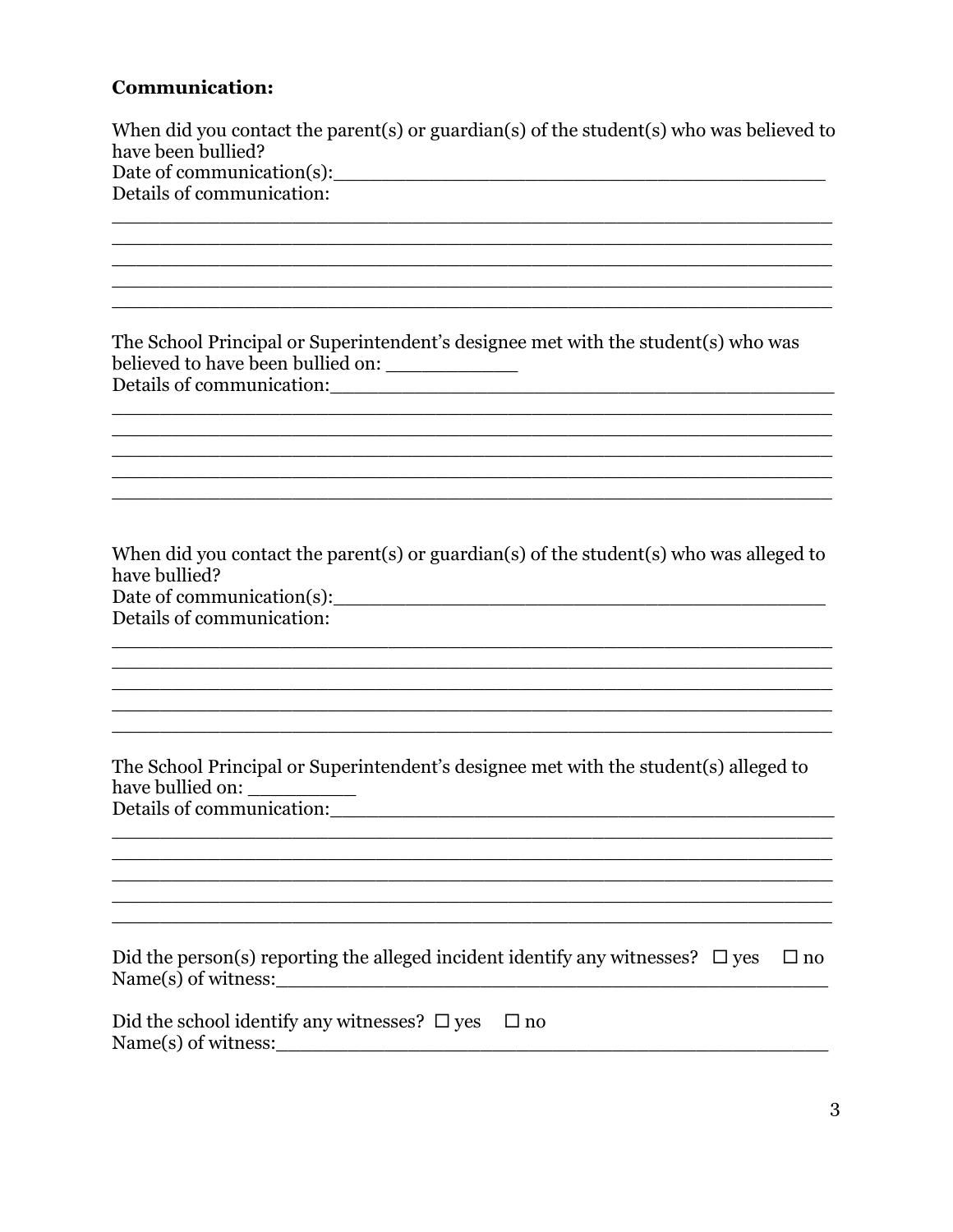If yes, the School Principal or Superintendent's designee met with the witness(es) on: \_\_\_\_\_\_\_\_\_\_\_\_ Details of communication:\_\_\_\_\_\_\_\_\_\_\_\_\_\_\_\_\_\_\_\_\_\_\_\_\_\_\_\_\_

\_\_\_\_\_\_\_\_\_\_\_\_\_\_\_\_\_\_\_\_\_\_\_\_\_\_\_\_\_\_\_\_\_\_\_\_\_\_\_\_\_\_\_\_\_\_\_\_\_\_\_\_\_\_\_\_\_\_\_\_ \_\_\_\_\_\_\_\_\_\_\_\_\_\_\_\_\_\_\_\_\_\_\_\_\_\_\_\_\_\_\_\_\_\_\_\_\_\_\_\_\_\_\_\_\_\_\_\_\_\_\_\_\_\_\_\_\_\_\_\_ \_\_\_\_\_\_\_\_\_\_\_\_\_\_\_\_\_\_\_\_\_\_\_\_\_\_\_\_\_\_\_\_\_\_\_\_\_\_\_\_\_\_\_\_\_\_\_\_\_\_\_\_\_\_\_\_\_\_\_\_ \_\_\_\_\_\_\_\_\_\_\_\_\_\_\_\_\_\_\_\_\_\_\_\_\_\_\_\_\_\_\_\_\_\_\_\_\_\_\_\_\_\_\_\_\_\_\_\_\_\_\_\_\_\_\_\_\_\_\_\_ \_\_\_\_\_\_\_\_\_\_\_\_\_\_\_\_\_\_\_\_\_\_\_\_\_\_\_\_\_\_\_\_\_\_\_\_\_\_\_\_\_\_\_\_\_\_\_\_\_\_\_\_\_\_\_\_\_\_\_\_

#### **Safety Measures:**

Local or state law enforcement will be contacted for potential:

- \_\_\_\_ criminal charges
- \_\_\_\_ civil action under the Maine Civil Rights Act
- $\frac{N}{A}$

What measures are being taken throughout the investigation to ensure the safety of the student who was believed to have been bullied? \_\_\_\_\_\_\_\_\_\_\_\_\_\_\_\_\_\_\_\_\_\_\_\_\_\_\_\_\_\_\_\_\_

\_\_\_\_\_\_\_\_\_\_\_\_\_\_\_\_\_\_\_\_\_\_\_\_\_\_\_\_\_\_\_\_\_\_\_\_\_\_\_\_\_\_\_\_\_\_\_\_\_\_\_\_\_\_\_\_\_\_\_\_ *Attach safety measures (ie. Student Support & Safety Plan) to this Responding Form.*

When was there communication with the parent(s) or guardian(s) of the student(s) who was believed to have been bullied about these safety measures? Date of communication(s):\_\_\_\_\_\_\_\_\_\_\_\_\_\_\_\_\_\_\_\_\_\_\_\_\_\_\_\_\_\_\_\_\_\_\_\_\_\_\_\_\_

\_\_\_\_\_\_\_\_\_\_\_\_\_\_\_\_\_\_\_\_\_\_\_\_\_\_\_\_\_\_\_\_\_\_\_\_\_\_\_\_\_\_\_\_\_\_\_\_\_\_\_\_\_\_\_\_\_\_\_\_

\_\_\_\_\_\_\_\_\_\_\_\_\_\_\_\_\_\_\_\_\_\_\_\_\_\_\_\_\_\_\_\_\_\_\_\_\_\_\_\_\_\_\_\_\_\_\_\_\_\_\_\_\_\_\_\_\_\_\_\_ \_\_\_\_\_\_\_\_\_\_\_\_\_\_\_\_\_\_\_\_\_\_\_\_\_\_\_\_\_\_\_\_\_\_\_\_\_\_\_\_\_\_\_\_\_\_\_\_\_\_\_\_\_\_\_\_\_\_\_\_

\_\_\_\_\_\_\_\_\_\_\_\_\_\_\_\_\_\_\_\_\_\_\_\_\_\_\_\_\_\_\_\_\_\_\_\_\_\_\_\_\_\_\_\_\_\_\_\_\_\_\_\_\_\_\_\_\_\_\_\_

Details of communication: \_\_\_\_\_\_\_\_\_\_\_\_\_\_\_\_\_\_\_\_\_\_\_\_\_\_\_\_\_\_\_\_\_\_\_\_\_\_\_\_\_\_\_\_\_\_\_\_\_\_\_\_\_\_\_\_\_\_\_\_

#### **Determination of Bullying:**

*Refer to the definition of bullying in policy JICK*

Behavior(s) had the effect of:

- \_\_\_\_ Physically harming a student or damaging a student's property; or
- \_\_\_\_ Placing a student in reasonable fear of physical harm or damage to the student's property

#### **AND**

Behavior(s) interfered with the rights of a student by:

\_\_\_\_ Creating an intimidating or hostile educational environment for the student; or

\_\_\_\_ Interfering with the student's academic performance or ability to participate in or benefit from the services, activities or privileges provide by a school